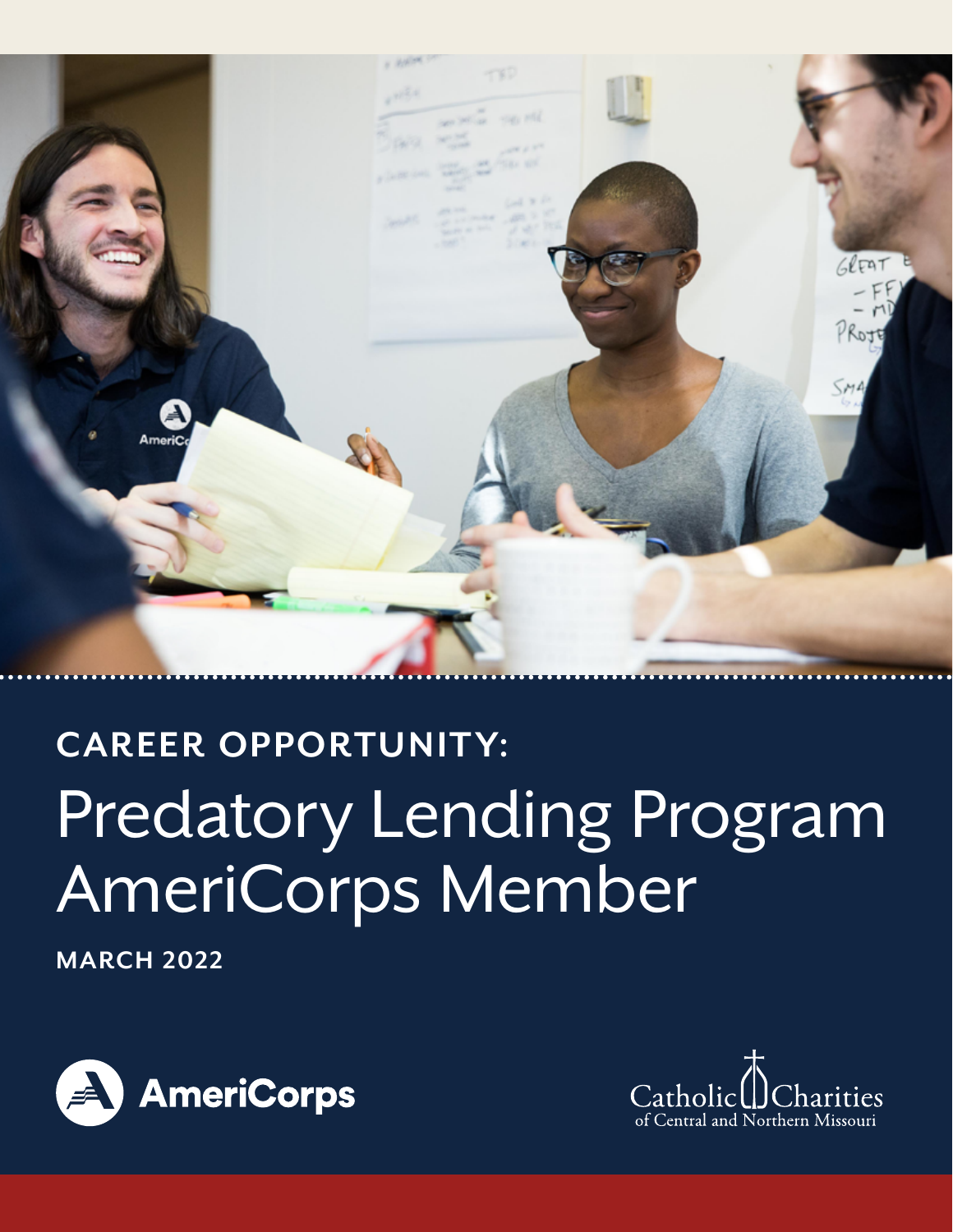# **Background**

**AmeriCorps** is the federal agency connecting individuals and organizations through service and volunteering to tackle the nation's most pressing challenges. **Catholic Charities of Central and Northern Missouri** is seeking applications for an AmeriCorps Member who will serve

clients who have found themselves stuck in a cycle of debt, made worse by predatory loans. This AmeriCorps Member will use approved curriculum to provide financial education, help clients achieve financial goals, and enroll clients in the new micro-lending program.

## **Position Title**

### **PREDATORY LENDING PROGRAM AMERICORPS MEMBER**

**REPORTS TO: DIRECTOR OF COMMUNITY SERVICES**

## **Role Summary**

In today's world, many individuals find themselves stuck in a cycle of debt that creates barriers to self-sufficiency, including the use of predatory loans. In response, CCCNMO is launching a micro-lending program that aims to replace predatory loans with traditional bank loans, while also providing the education needed to break the cycle of poor financial decision making. Our agency is seeking a motivated and compassionate individual to help establish this program and provide key financial education that will help break the cycle of predatory lending.

## **Duties and Responsibilities**

**IN THIS ROLE OUR AMERICORPS MEMBER WILL:**

- Utilize the FDIC "Money Smart" curriculum to provide financial education for clients, with goal of increasing their financial skills and ability to create positive banking relationships.
- Utilize agency volunteers to role play, translate learning materials, and act as assistant instructor to ensure high level of client engagement.
- Administer pre- and post- education surveys to assess student success after participation.
- Complete additional, specific program assignments from the Site Supervisor.

#### **APPLICATION DETAILS**

**Program Type:** AmeriCorps State / National **Program Start/End Date:** 04/01/2022 - 03/31/2023 **Work Schedule:** Full or Part Time **Education level:** Some college preferred **Accepting Applications:** 01/13/2021 - 08/31/2022 **Minimum Age Requirement:** 18

**Agency Contact:**  Dan Lester, Executive Director dlester@cccnmo.org, 573-635-7719

#### **[CLICK HERE TO APPLY](https://my.americorps.gov/mp/listing/viewListing.do?fromSearch=true&id=98369)**